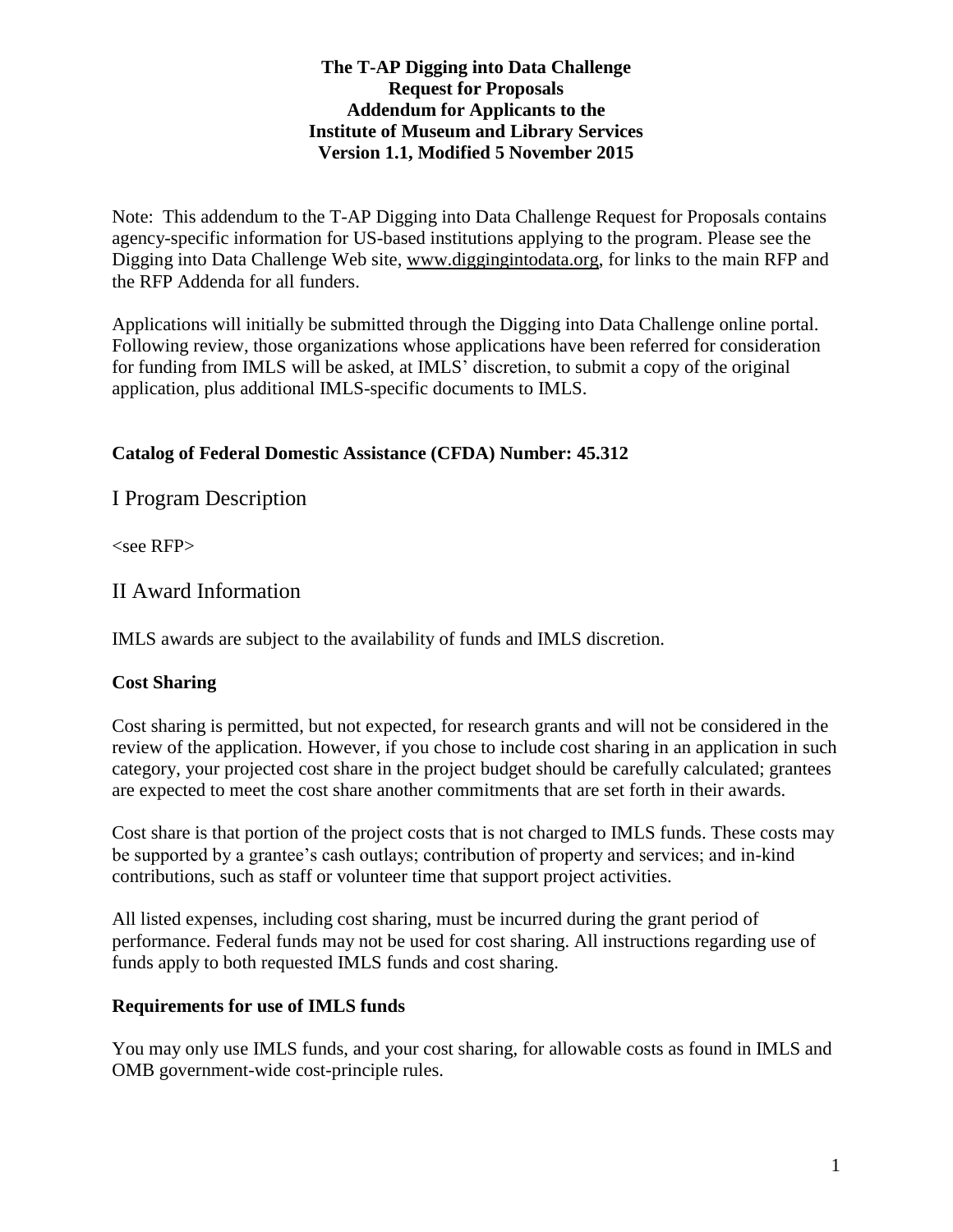PLEASE NOTE**:** The recent Office of Management and Budget (OMB) final guidance on Uniform Administrative Requirements, Cost Principles, and Audit Requirements for Federal Awards (Grant Reform) has streamlined and consolidated grant requirements. The Grant Reform can be found at 2 CFR Part 200. With certain IMLS-specific additions, IMLS regulations at 2 CFR Part 3187 formally adopt the 2 CFR Part 200 Grant Reform. The Grant Reform as adopted by IMLS at 2 CFR Part 3187 will be effective for all awards made after December 26, 2014.

If you have questions about the allowability of specific costs, please call IMLS staff.

### **Indirect Costs**

Indirect costs are project costs that an organization incurs that cannot be easily assigned to an individual project. Follow the rules for indirect costs identified in the IMLS National Leadership Grants for Libraries [https://www.imls.gov/nofo/national-leadership-grants-libraries-fy16-notice](https://www.imls.gov/nofo/national-leadership-grants-libraries-fy16-notice-funding-opportunity#doclet-125)[funding-opportunity#doclet-125](https://www.imls.gov/nofo/national-leadership-grants-libraries-fy16-notice-funding-opportunity#doclet-125)

III Eligibility

Eligibility is limited to organizations eligible for IMLS National Leadership Grants for Libraries. See [https://www.imls.gov/nofo/national-leadership-grants-libraries-fy16-notice-funding](https://www.imls.gov/nofo/national-leadership-grants-libraries-fy16-notice-funding-opportunity#tab-c)[opportunity#tab-c](https://www.imls.gov/nofo/national-leadership-grants-libraries-fy16-notice-funding-opportunity#tab-c)

## IV. Application and Submission Information

As described above, applications will initially be submitted through the Digging into Data Challenge online portal. Following review, those organizations whose applications have been referred for consideration for funding from IMLS will be asked, at IMLS' discretion, to submit a copy of the original application, plus additional IMLS-specific documents to IMLS.

To be eligible for consideration for funding from IMLS the project narrative should specifically address the project's relevance to libraries or archives. Applicants should explain how the project advances practice in these types of organizations.

The list below provides links to additional documents required for submission to IMLS. Note that this list is not all inclusive.

- [The Application for Federal Assistance/Short Organizational Form \(SF-424S\)](https://www.imls.gov/nofo/national-leadership-grants-libraries-fy16-notice-funding-opportunity#doclet-100)
- [IMLS Program Information Sheet](https://www.imls.gov/nofo/national-leadership-grants-libraries-fy16-notice-funding-opportunity#doclet-93)
- **[IMLS Budget Form](https://www.imls.gov/nofo/national-leadership-grants-libraries-fy16-notice-funding-opportunity#doclet-85)**
- [Budget Justification](https://www.imls.gov/nofo/national-leadership-grants-libraries-fy16-notice-funding-opportunity#doclet-85)
- [Digital Stewardship Supplementary Information Form](https://www.imls.gov/nofo/national-leadership-grants-libraries-fy16-notice-funding-opportunity#doclet-78)

For further information about completing each of these documents, see [https://www.imls.gov/nofo/national-leadership-grants-libraries-fy16-notice-funding](https://www.imls.gov/nofo/national-leadership-grants-libraries-fy16-notice-funding-opportunity#tab-d)[opportunity#tab-d](https://www.imls.gov/nofo/national-leadership-grants-libraries-fy16-notice-funding-opportunity#tab-d)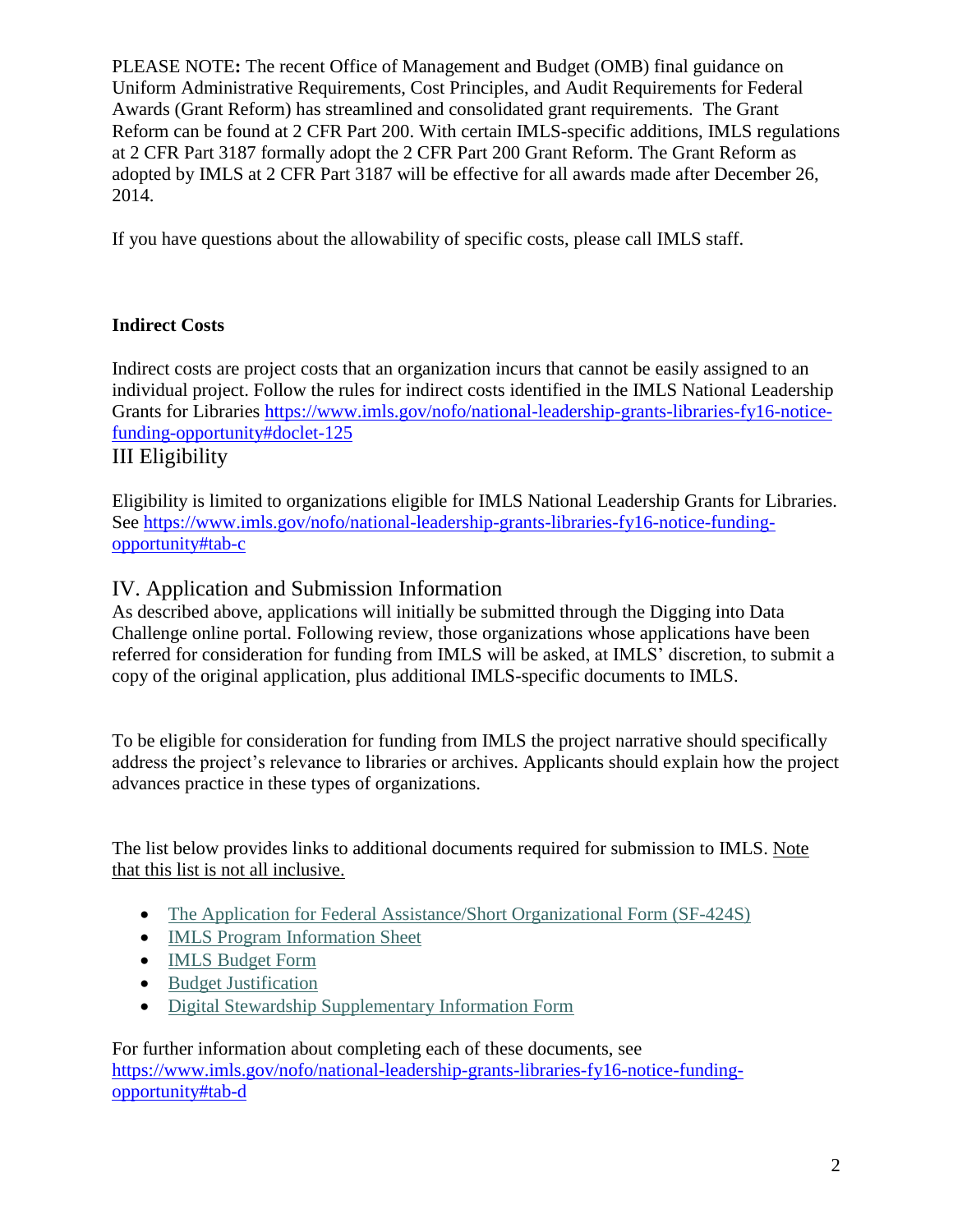#### **In addition, please note the following designated integrity and performance system information:**

i. IMLS, prior to making a Federal award with a total amount of Federal share greater than the simplified acquisition threshold [currently \$150,000], is required to review and consider any information about the applicant that is in the designated integrity and performance system accessible through SAM (currently FAPIIS) (see 41 U.S.C. 2313);

ii. An applicant, at its option, may review information in the designated integrity and performance systems accessible through SAM and comment on any information about itself that a Federal awarding agency previously entered and is currently in the designated integrity and performance system accessible through SAM;

iii. IMLS will consider any comments by the applicant, in addition to the other information in the designated integrity and performance system, in making a judgment about the applicant's integrity, business ethics, and record of performance under Federal awards when completing the review of risk posed by applicants as described in §200.205 Federal awarding agency review of risk posed by applicants.

# V. Application Review

IMLS uses a peer review process to evaluate all eligible and complete applications. Reviewers are professionals in the field with relevant knowledge and expertise in the types of project activities identified in the applications. They are instructed to evaluate proposed projects according to the criteria identified in the program guidelines. The IMLS Director takes into account the advice provided by the review process and makes final funding decisions consistent with the purposes of IMLS's programs.

## VI- Award Administration Information

Awards must comply with the Award Administration requirements of the National Leadership Grant's for Libraries Program [https://www.imls.gov/nofo/national-leadership-grants-libraries](https://www.imls.gov/nofo/national-leadership-grants-libraries-fy16-notice-funding-opportunity#tab-f)[fy16-notice-funding-opportunity#tab-f](https://www.imls.gov/nofo/national-leadership-grants-libraries-fy16-notice-funding-opportunity#tab-f)

## VII- National Policies

Organizations that receive IMLS grants or cooperative agreements are subject to the IMLS [General Terms and Conditions for IMLS Discretionary Awards](https://www.imls.gov/sites/default/files/gtc_afterdec2014_0315.pdf) and the [IMLS Assurances](https://www.imls.gov/imls-assurances-and-certifications)  [and Certifications.](https://www.imls.gov/imls-assurances-and-certifications) Organizations that receive IMLS funding must be familiar with these requirements and comply with applicable law.

As an applicant for US federal funds, you must certify that you are responsible for complying with certain nondiscrimination, debarment and suspension, drug-free workplace, and lobbying laws. These are set out in more detail, along with other requirements, in the IMLS [Assurances](https://www.imls.gov/imls-assurances-and-certifications)  [and Certifications.](https://www.imls.gov/imls-assurances-and-certifications) By signing the application form, which includes the Assurances and Certifications, you certify that you are in compliance with these requirements and that you will